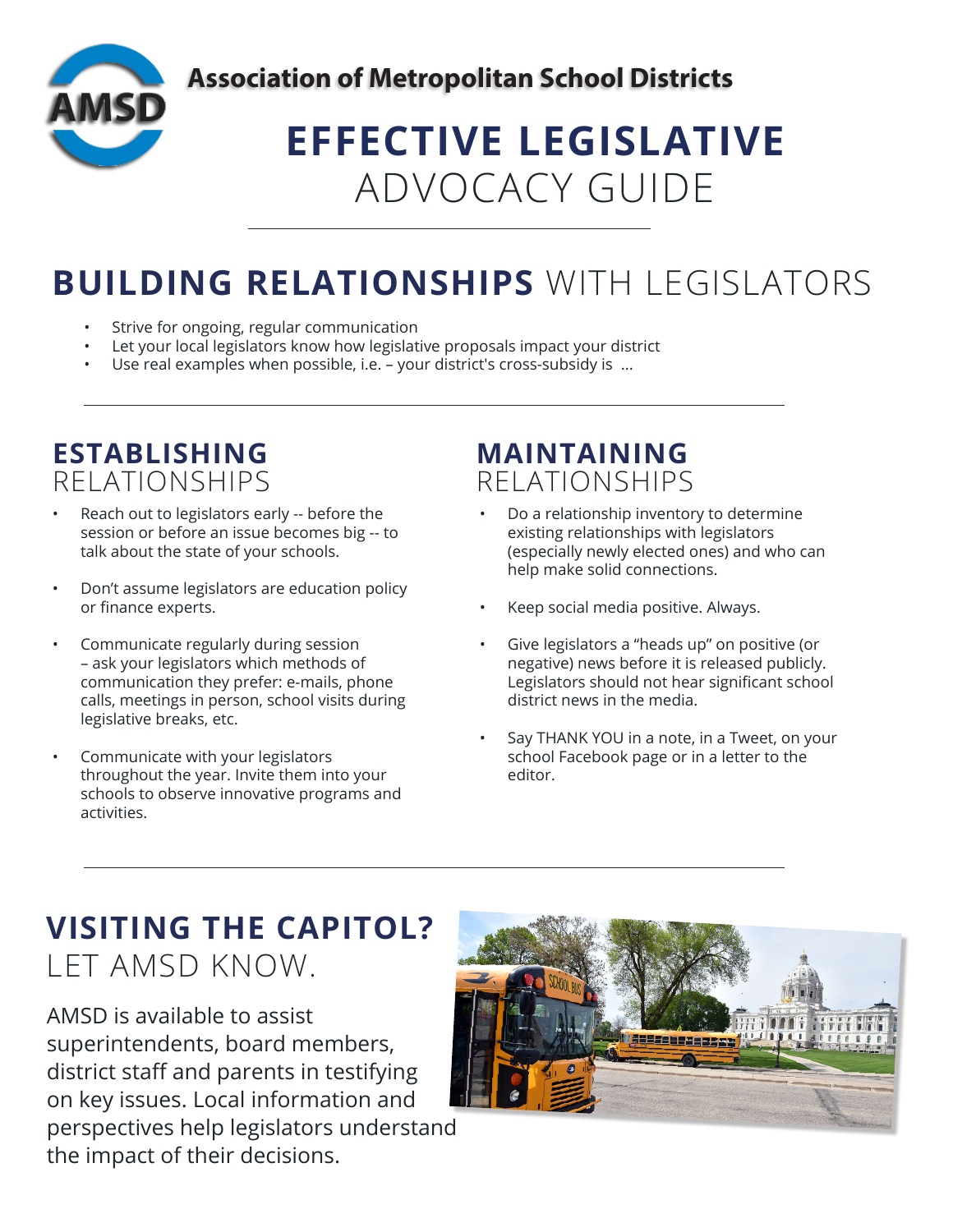

## **COMMUNICATING** WITH LEGISLATORS

- Share the AMSD platform and your local district needs / give local examples.
- Consistent messaging increases effectiveness. Develop consistent message themes for school leadership, school board members, principals and others to deliver to legislators.
- Repeat priorities and needs in different delivery forms (meetings, school tours, e-mails, handouts) and different messengers (superintendent, school board members, leadership staff, parent leaders, etc.)
- If your legislator introduces a bill on your behalf or one your district supports, be available to provide testimony and handouts to support the bill.
- Ask your legislators if they are interested in establishing a regular meeting.



- Add legislators and staff to your newsletter and press release distribution.
- Your concerns and messages will be better received at the end of session during final budget negotiations if you've established an ongoing rapport/relationship.
- Focus on priorities. Provide clear, concise talking points; don't bombard them with too much information.
- Make sure information is relevant and timely.
- Keep interactions positive and clear.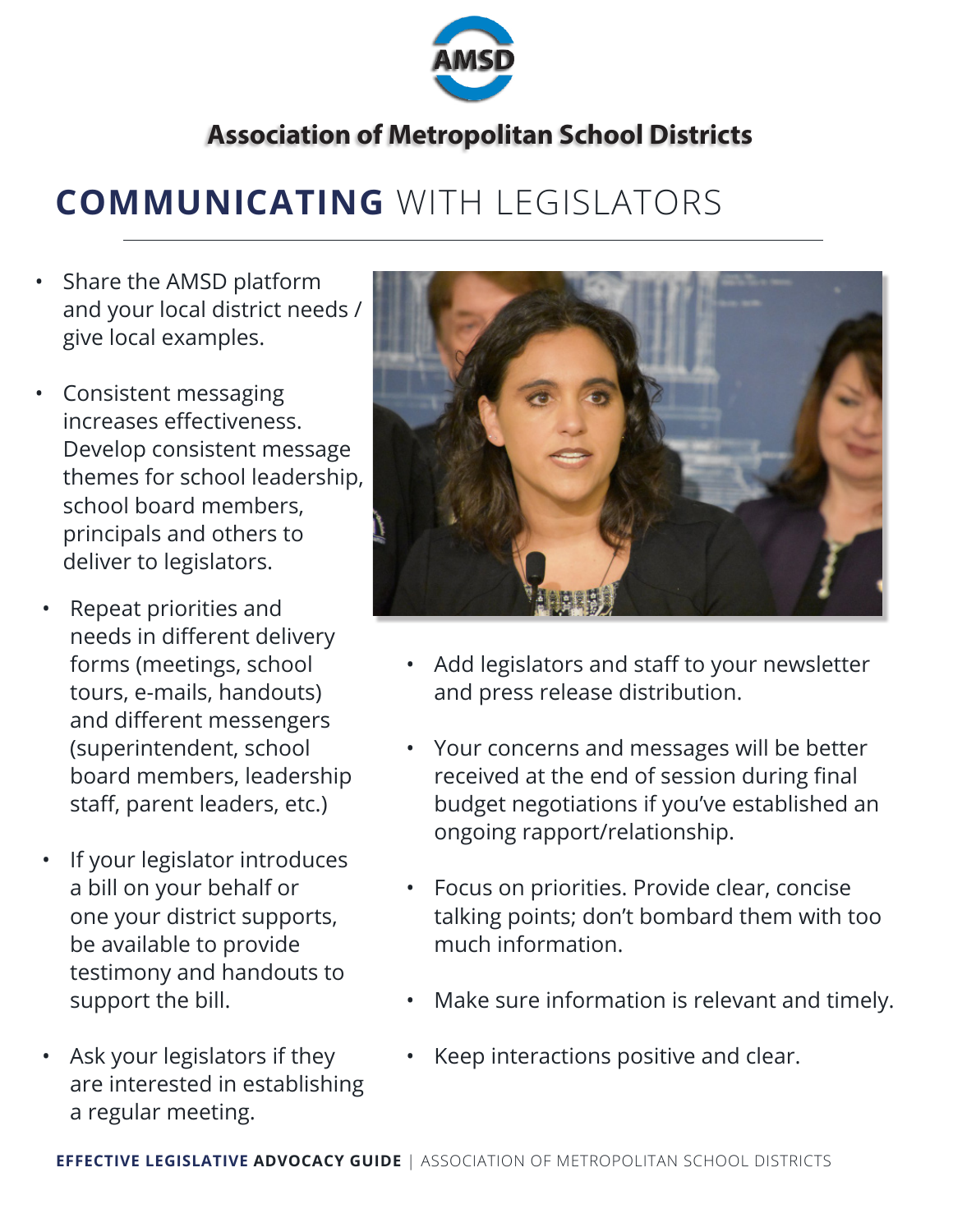

#### **EFFECTIVE** TESTIMONY

- Be clear and concise, try to avoid repeating previous testimony.
- State whether you are testifying in support of or in opposition to legislation. Testimony is typically offered on both sides of an issue with proponents speaking first, followed by opposing testimony.
- Give specific examples when possible.
- Know who your audience is: Review the list of committee members.

### **COMMITTEE LOGISTICS** AND RULES



- Legislative committee staff is responsible for setting committee agendas for each hearing and will establish guidelines for testimony and the speaking order of testifiers.
- Work with AMSD staff if you are asked to testify on a specific piece of legislation. AMSD can help you prepare and submit testimony or handouts.
- Know the allotted time you will have in advance and plan on very brief testimony – often only 2-3 minutes.
- Have your testimony prepared in advance.
- Start your testimony when directed by the chair with "Thank you, Madame/Mr. Chair. For the committee record, my name is X and my title is X."
- Testimony and Q&A should go through the chair of the committee.
- All committee hearings are open to the public and taped.
- If you are asked a question and you don't know the answer: DON'T GUESS. It is better to say you will research the issue and provide the information to the committee as soon as possible.